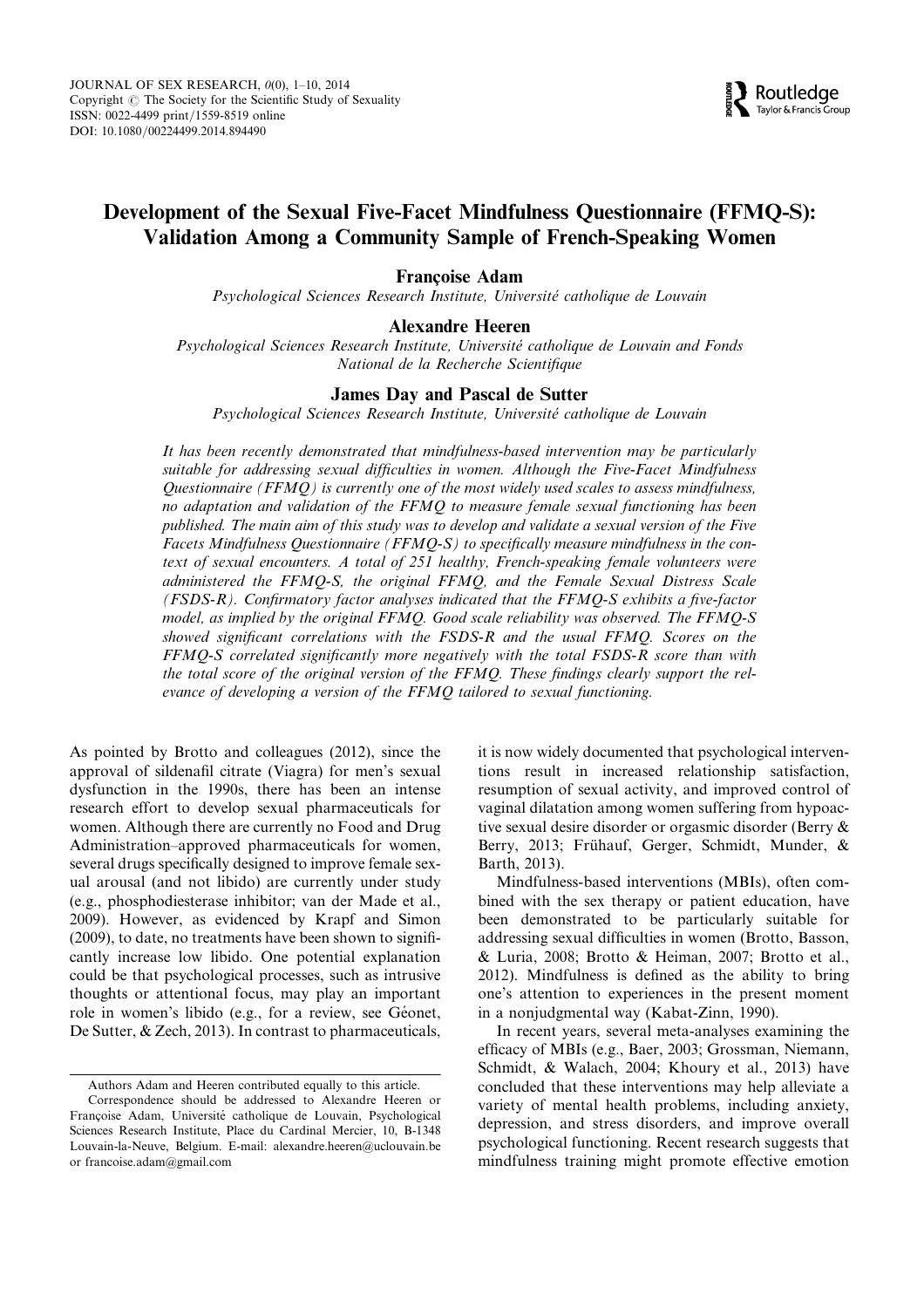regulation through a disengagement from intrusive thoughts and ruminations (e.g., Heeren & Philippot, 2011; Heeren, Van Broeck, & Philippot, 2009; Kingston, Dooley, Bates, Lawlor, & Malone, 2007; Ramel, Goldin, Carmona, & McQuaid, 2004).

Regarding sexual difficulties, a pilot study by Brotto and colleagues (2008) found that a structured threesession MBI (combined with patient education and sex therapy) both significantly improved self-reported sexual desire, arousal, orgasm, and satisfaction and significantly reduced sexual distress and depression among women with cervical or endometrial cancer exhibiting sexual difficulties. More recently, Brotto and colleagues (2012) reported that a three-session MBI (combined with patient education and sex therapy) led to significant improvements in all domains of sexual responses, including increased perception of genital arousal during an erotic film, as compared to a wait-list control group.

Nevertheless, uncertainty still remains regarding whether these benefits can be unambiguously attributed to a change in mindfulness resulting from the intervention. To demonstrate the successful induction of psychological change, changes in the process of interest must be established by a reliable measure (e.g., MacLeod, Koster, & Fox, 2009). This point is particularly relevant, as MBIs in the field of sex therapy often contain patient education and/or sex therapy, thus making it impossible to say with absolute certainty that the observed changes are a direct result of the mindfulness intervention.

In addition, to strengthen the conclusion that symptom change resulted directly from change in the process of interest (i.e., the mediating processes) elicited by the training, it must be demonstrated that the magnitude of symptom change is related to the magnitude of the change in the mediating processes (e.g., Heeren, Reese, McNally, & Philippot, 2012; MacLeod et al., 2009).

As a consequence, in the present case, it must be demonstrated that changes in mindfulness do indeed mediate the impact of MBIs on improvement in sexual functioning. Hence, one challenge for studies in this field will be to prove that improvement in sexual functioning after MBIs is a direct result from a change in the process of interest (i.e., mindfulness) elicited by the training. To assess these changes, measures assessing mindfulness skills applied to sexual functioning must be developed.

Recently, several questionnaires have been proposed for assessing general mindfulness skills (e.g., Baer, Smith, & Allen, 2004; Brown & Ryan, 2003; Buchheld, Grossman, & Walach, 2001). As argued by Baer, Smith, Hopkins, Krietemeyer, and Toney (2006), although all these self-reports assess a general tendency to be mindful in daily life, show potentially good psychometric properties, and are significantly correlated with one another, differences in their content and structural construct clearly indicate a lack of consensus about the conceptualization of mindfulness. Further, these differences in content and structure suggest some disagreement about how mindfulness should be defined and operationalized. In particular, the number of facets of mindfulness varies widely across instruments.

To overcome this limitation, Baer and colleagues (2006) conducted an exploratory factor analysis on the combined item pool from all available mindfulness questionnaires. They found that a five-factor structure captures several distinct but related underlying dimensions. Items with the highest loadings on each of the five factors (and low loadings on all other factors) were combined to form a scale. This procedure resulted in a 39-item questionnaire, called the Five Facet Mindfulness Questionnaire (FFMQ; Baer et al., 2006, 2008), which assesses five elements of mindfulness. These facets include Observing (attending to or noticing internal and external stimuli, such as sensations, emotions, cognitions, sights, sounds, and smells), Describing (noting or mentally labeling these stimuli with words), Acting with awareness (attending to one's current actions, as opposed to behaving automatically or absentmindedly), Nonjudging of inner experience (refraining from evaluation of one's sensations, cognitions, and emotions), and Nonreactivity to inner experience (allowing thoughts and feelings to come and go without getting caught up in them).

The FFMQ has shown good internal consistency, structural validity (i.e., using confirmatory factor analyses; Baer et al., 2008), and correlations in the expected directions with variables predicted to be related to mindfulness (e.g., well-being, experiential avoidance; Baer et al., 2006). Baer and colleagues (2006) also reported elevated FFMQ scores among long-term meditation practitioners.

In addition, the FFMQ has shown good crosscultural reliability, corroborating the five-factored solution as a basic model of mindfulness. Indeed, the structural validity of the FFMQ remains consistent across different languages. For instance, Heeren, Douilliez, Peschard, Debrauwere, and Philippot (2011) have adapted and validated the FFMQ in French. Using confirmatory factor analyses, they found that the French version of the FFMQ has good psychometric properties and that it replicates the structural model proposed by Baer and colleagues (2006). Similar results were found in Italian (Romanelli & di Berardino, 2010) and in Chinese (Deng, Liu, Rodriguez, & Xia, 2011) translations.

To our knowledge, no adaptation and validation of a sexual version of the FFMQ has been published. This development is critical, as clinical measurement clearly benefits from being tailored to the treatments and constructed to ensure an ideographic approach to clinical change (e.g., Christensen & Mendoza, 1986; Jacobson & Truax, 1991; Heeren, Maurage, et al., 2012). The present study was thus designed to develop and validate a sexual version of the FFMQ, called the FFMQ-S, that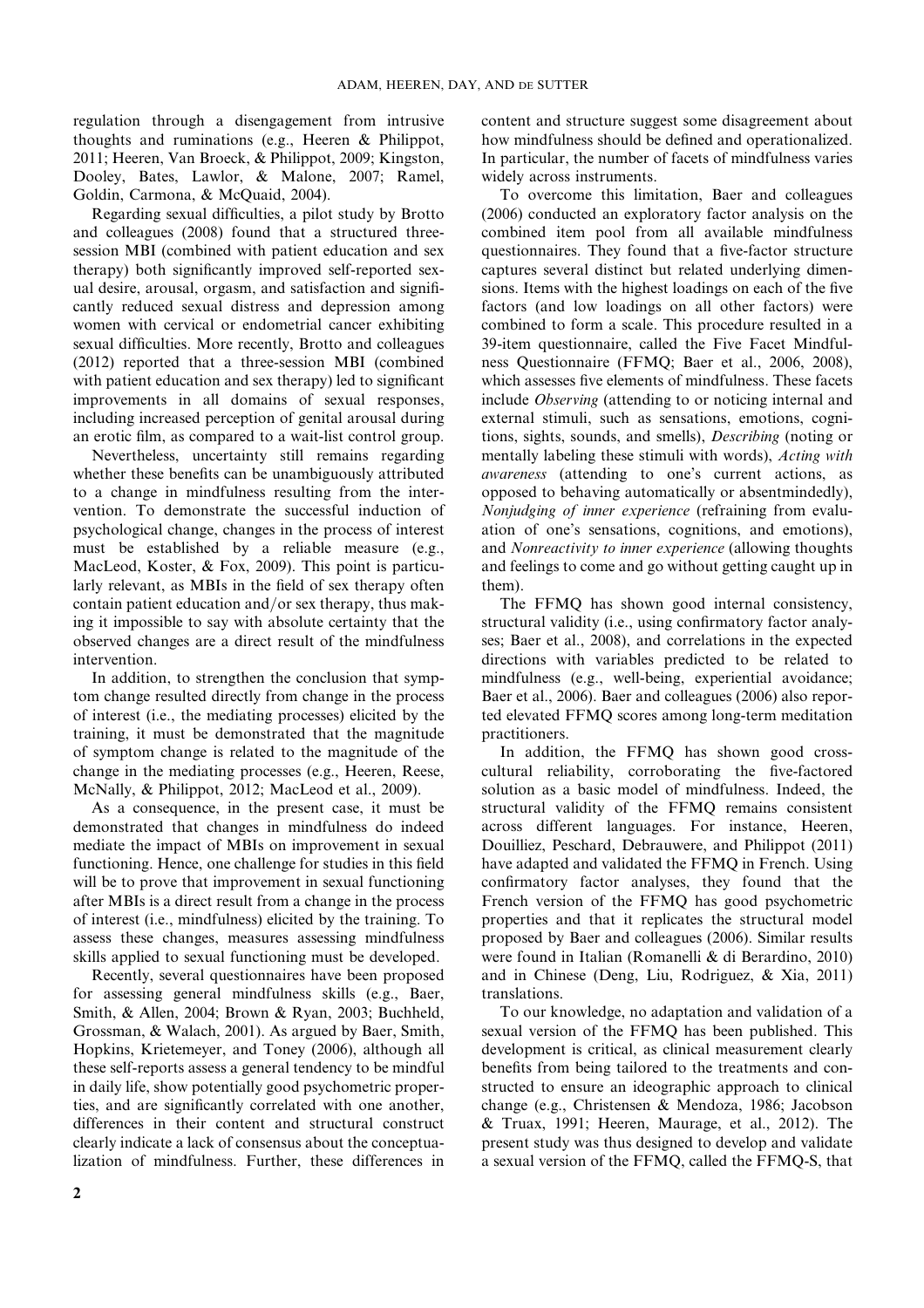can be used in future research examining the effect of mindfulness in the treatment of sexual difficulties among women. The main goal of the present study was to answer two major questions: Does the five-factor structure proposed by previous research (e.g., Baer et al., 2008) best capture items' covariance of the FFMQ-S? Do the facets of the FFMQ-S significantly correlate more negatively with sexual distress among women than the usual version of the FFMQ?

#### Method

The FFMQ was adapted to measure women's sexual functioning. Next, the structural validity of the FFMQ-S was tested with confirmatory factor analyses. We then assessed the new scale's criterion validity, examining its relation with mindfulness and sexual functioning.

### Adaptation of the Scale

We followed the steps for the adaptation of psychometric instruments detailed by the International Test Commission's guidelines for test adaptation (Hambleton et al., 2004). Two experts in clinical sexology selected and/or generated items (i.e., they combined two/three different items of a same facet) based on the original FFMQ. For each facet, they had to obtain four distinct items that they considered relevant for sexual functioning. The core criterion was that the final items had to be applicable to female sexual encounters. The French version of the scale is provided in Appendix A. Two bilingual colleagues also translated the scale into English, which is available in Appendix B.

#### Structural Validation

Participants. A total of 251 French-speaking female volunteers were administered the FFMQ-S. Their age ranged from 18 to 67 years  $(M = 31.81$ ,  $SD = 11.60$ . They had no prior training in mindfulness or other forms of meditation. They were recruited from the Université catholique de Louvain community (Belgium). The first step involved sending e-mails to potential participants (e.g., acquaintances and Frenchspeaking international colleagues) requesting participation in a study on a voluntary basis. Participants were also invited to circulate this invitational e-mail to others (i.e., snowball principle e-mailing). Participants were predominantly university graduates (48%,  $n = 121$ ). Of the remaining sample, 33.3%  $(n = 84)$  of the participants had an undergraduate degree,  $10.3\%$  ( $n = 26$ ) a high school degree,  $3.2\%$   $(n=8)$  a middle school degree, and 0.4%  $(n = 1)$  an elementary school degree. Regarding their sexual functioning, their number of sexual activities per month (alone or with their partners) ranged from 2 to 90 ( $M = 14.45$ ,  $SD = 8.81$ ). The majority

of participants had heterosexual relations (88.5%,  $n = 223$ ). Of the remaining sample,  $2\%$   $(n = 5)$  of the participants had homosexual relations and 9.1%  $(n = 23)$  had bisexual relations. Only native French speakers were invited to take part in the study. The study was approved by the Ethics Committee of the Psychological Sciences Research Institute.

Measures and procedure. Participants completed the FFMQ-S, the FFMQ (Baer et al., 2006; Baer et al., 2008), and the Female Sexual Distress Scale–Revised (FSDS-R; Derogatis et al., 2002). As described, the FFMQ (Baer et al., 2006; Baer et al., 2008) is a validated, 39-item self-report measure assessing the level of mindfulness in daily life. It includes five facets of mindfulness: Observing, Describing, Acting with awareness, Nonjudging of inner experience, and Nonreactivity to inner experience. Items are rated on a 5-point scale ranging from 1 (Never or very rarely true) to 5 (Very often or always true).

Cronbach's alpha in the current sample was .88 for the global scale score, indicating good scale score reliability. Good scale score reliabilities were also observed for each of the five facets (for Observing, Cronbach's alpha  $= .80$ ; for *Describing*, .88; for *Acting* with awareness, .87; for *Nonjudging of inner experience*, .86; for Nonreactivity to inner experience, .78).

The FSDS-R (DeRogatis et al., 2008) is a 13-item self-report measure assessing women's personal distress related to sex. Items are rated on a 5-point scale ranging from 0 (Never true) to 5 (Always true). This measure has shown good scale score reliability and structural validity (Derogatis et al., 2008). Cronbach's alpha in the current sample was .94, indicating good scale score reliability. In the present sample, the mean score was  $10.72$  (SD = 9.38; min = 1; max = 44).

#### Data Analysis

Confirmatory factor analysis, using AMOS 16 software (Arbuckle, 2007), was used to test the factorial validity of the FFMQ-S. Before performing the analysis, we conducted the Kolmogorov-Smirnov test on each item of the French version of the FFMQ-S. These analyses revealed that normality was achieved for all items (all  $ps > .05$ ).

For the confirmatory factor analyses, goodness of fit was tested with a  $\chi^2$  test. In  $\chi^2$  tests, a statistically nonsignificant value corresponds to an acceptable fit. However, the  $\chi^2$  test is sensitive to sample size, which may pose a problem in statistical analyses. Byrne (1994) noted that it is unusual to obtain a statistically nonsignificant  $\chi^2$  when performing confirmatory factor analyses, even if the discrepancy between the observed and the implied data is trivial. Thus, we used a derived fit statistic, the normed  $\chi^2$ , which is less dependent on sample size. The normed  $\chi^2$  is achieved by computing the ratio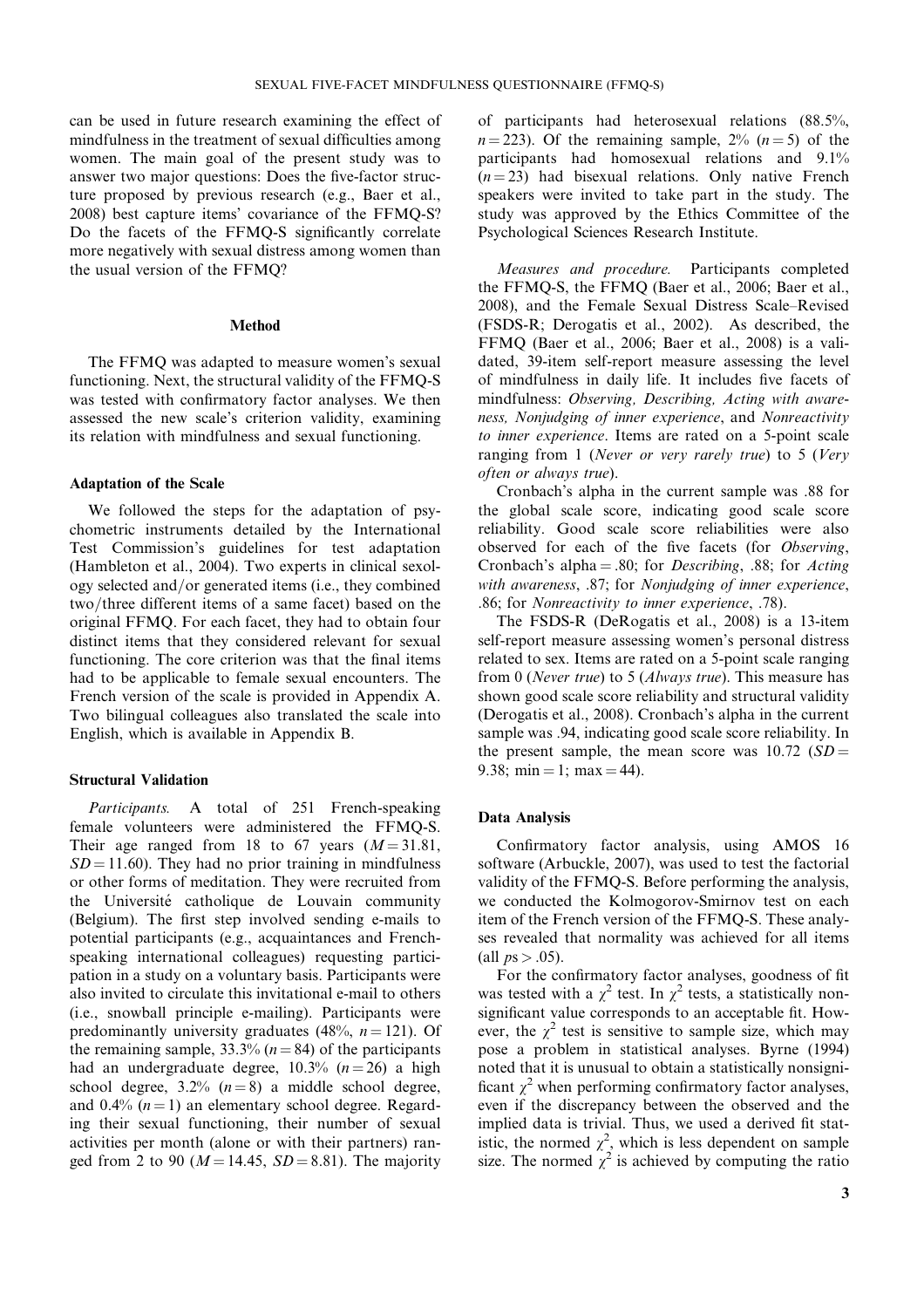of the model  $\chi^2$  and the degrees of freedom (Wheaton, Muthén, Alwin, & Summers, 1977). A normed  $\gamma^2$  below 2 usually suggests good model fit and below 3 suggests acceptable fit (Bollen, 1989).

Many different fit indices proposing to solve this problem of dependency on sample size are available. As recommended by Schweizer (2010), we decided to report the standardized root mean square residual (SRMR), the root mean square error of approximation (RMSEA), and the comparative fit index (CFI). SRMR and RMSEA are both residuals-based absolute fit measures. CFI is an incremental relative fit measure. As argued by Hu and Bentler (1998), the combination of RMSEA and SRMR is useful because the SRMR is sensitive to the misspecification of the factor covariances, and the RMSEA is sensitive to the misspecification of factor loadings. Thus, if both indices are acceptable, then the latent and the measurement models would be considered well specified. Furthermore, the RMSEA has the advantage of usually being associated with a confidence interval. RMSEA values less than .05 indicate a good model fit (Browne & Cudeck, 1993). SRMR values are expected to stay below .05 (Kline, 2005). The CFI indicates a good model fit for values between .95 and 1.0, whereas values in the range of .90 and .95 signify acceptable fit (Bentler 1990; Hu & Bentler, 1999).

We also reported goodness of fit index (GFI). Developed by Jöreskog and Sörbom (1984), the GFI is an absolute fit index analogous to  $R^2$ . The GFI performs better than any other absolute fit index regarding the absolute fit of the data (Hoyle & Panter, 1995; Marsh, Balla, & McDonald, 1988). GFI values are between 0 and 1, with 1 indicating a perfect fit. As suggested by Cole (1987), a value of .80 has usually been considered as a minimum for model acceptability.

The present context requires comparing fit across models that are not necessarily nested (i.e., one model is not simply a constrained version of the other). Therefore, we also reported the Akaike information criterion (AIC; Akaike, 1987), the Browne-Cudeck criterion (BCC; Browne & Cudeck, 1989), and the expected crossvalidation index (ECVI; Browne & Cudeck, 1989), which are the most suited for comparison of nonnested

models (Blunch, 2008). AIC, BCC, and ECVI are fit measures based on information theory. These indices are not used for judging the fit of a single model but are used in situations where there are several realistic but different models from which to choose. These indices are a function of both model complexity and goodness of fit: Low scores refer to simple, well-fitting models, whereas high scores refer to complex, poorfitting models. Therefore, in a comparison-model approach, the model with the lower score is preferred.

## **Results**

## Structural Validity

Based on previous research (e.g., Baer et al., 2008), three structural models were tested using confirmatory factor analyses: (a) a model including only the five facets as latent variables (Model A); (b) a model with a single principal factor (Model B); and (c) a hierarchical model with the five facets as latent variables and mindfulness as a second-order factor (Model C).

Table 1 displays the fit indices of the three models. The three models exhibited very good fit indices. However, the analyses indicated that Model A fit significantly better than both Model B  $(\Delta \chi^2 = 63.731,$  $\Delta df = 10, p < .001$ ) and Model C ( $\Delta \chi^2 = 21.667, \Delta df = 5$ ,  $p < .001$ ). In addition, the AIC, BCC, and ECVI of Model A were most favorable (i.e., lowest; see Table 1). However, because all standardized factor loadings of Model C were statistically significant ( $p < .001$ ) except for item 20 ( $p = .966$ ; factor loading  $= -.003$ ), we also reran the analyses without this item (Model  $A_{\text{bis}}$ ; Model  $B_{\text{bis}}$ ; Model  $C_{\text{bis}}$ , respectively).

These three new models also exhibited very good fit indices (Table 1). However, the analyses indicated that Model  $A_{bis}$  fit significantly better than both Model  $B_{bis}$  $(\Delta \chi^2 = 81.754, \ \Delta df = 10, \ p < .001)$  and Model C<sub>bis</sub>  $(\Delta \chi^2 = 20.856, \Delta df = 5, p < .005)$ . Moreover, the analyses also revealed that Model Abis fit significantly better than Model A  $(\Delta \gamma^2 = 35.318, \Delta df = 18, p < .01)$ , Model B  $(\Delta \chi^2 = 99.049, \Delta df = 28, p < .001)$ , and Model C  $(\Delta \chi^2 = 1)$ 56.985,  $\Delta df = 23$ ,  $p < .001$ ). In addition, the AIC, BCC,

Table 1. Fit Index Values for the Different Models Tested

| <b>Models</b> |         | df  | Normed $\gamma^2$ | <b>SRMR</b> | <b>RMSEA</b> | <b>RMSEA 90% CI</b> | GFI  | CFI  | AIC     | <b>BCC</b> | <b>ECVI</b> |
|---------------|---------|-----|-------------------|-------------|--------------|---------------------|------|------|---------|------------|-------------|
| A             | 273.584 | 160 | 1.710             | .020        | .053         | $.042 - .064$       | .891 | .557 | 373.584 | 382.754    | .494        |
| B             | 337.315 | 170 | .984              | .026        | .063         | $.053 - .073$       | .865 | .348 | 417.315 | 424.651    | 1.669       |
| $\mathsf{C}$  | 295.251 | 165 | 1.789             | .026        | .056         | $.046 - .066$       | .882 | .492 | 385.251 | 393.505    | 1.541       |
| $A_{bis}$     | 238.266 | 142 | 1.678             | .020        | .052         | $.040-.063$         | .900 | .597 | 334.266 | 342.614    | 1.337       |
| $B_{\rm bis}$ | 301.020 | 152 | 1.980             | .026        | .063         | $.052 - .073$       | .873 | .334 | 377.020 | 383.629    | .508        |
| $C_{\rm bis}$ | 259.122 | 147 | .763              | .023        | .055         | $.044 - .066$       | .891 | .531 | 345.122 | 352.600    | 1.380       |

*Note.* Model A<sub>bis</sub> (in bold) is the best-fitting model.  $df =$  degrees of freedom; SRMR = standardized root mean square residual; RMSEA = root mean square error of approximation; GFI = goodness of fit index; CFI = comparative fit index; AIC = Akaike information criterion; BCC = Browne-Cudeck criterion; ECVI = expected cross-validation index.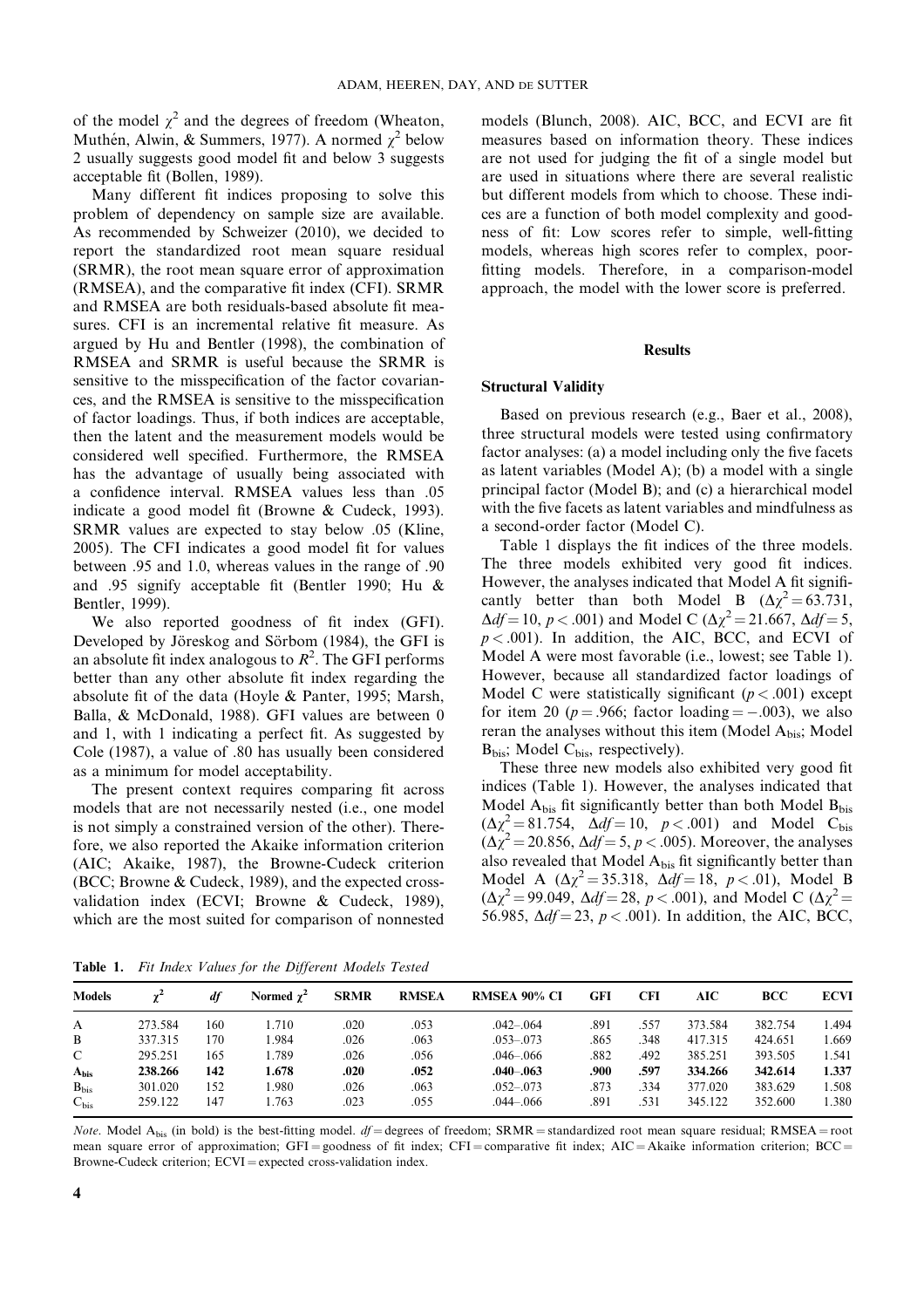**Table 2.** Standardized Factor Loadings of Each Item After the Analysis of Model  $A_{bis}$ 

| <b>Items</b>                                                                                                                      | <b>Latent Facets</b>              | Loadings |
|-----------------------------------------------------------------------------------------------------------------------------------|-----------------------------------|----------|
| 1. I can easily identify when I'm sexually aroused.                                                                               | Observing                         | .725     |
| 2. It's difficult for me to perceive physical sensations when my partner kisses me or caresses me.                                | Observing                         | .808     |
| 3. I don't pay attention to my physiological change when I'm aroused (e.g., vaginal lubrication,<br>heat).                        | Observing                         | .340     |
| 4. I realize how the gestures of my partner impact on my emotions and my sexual arousal.                                          | Observing                         | .608     |
| 5. I can easily help my partner to understand what makes me feel good or what my sexual<br>needs are.                             | Describing                        | .750     |
| 6. It's difficult to express to my partner what I feel during intercourse.                                                        | Describing                        | .686     |
| 7. I easily feel my emotions during sexual intercourse.                                                                           | Describing                        | .688     |
| 8. I'm unable to say if I like or dislike a specific sexual activity.                                                             | Describing                        | .637     |
| 9. I cannot reach orgasm because I'm quite often absent-minded.                                                                   | Acting with awareness             | .677     |
| 10. I usually feel quite available and present during sexual intercourse.                                                         | Acting with awareness             | .848     |
| 11. I have the feeling I have sex in an automatic way without being able to let go.                                               | Acting with awareness             | .813     |
| 12. I have the feeling that all my sexual activities are consensual.                                                              | Acting with awareness             | .635     |
| 13. I don't criticize myself when I have sexual fantasies that I consider to be "taboo."                                          | Nonjudging of inner experience    | .307     |
| 14. I think I should reach orgasm more quickly.                                                                                   | Nonjudging of inner experience    | .559     |
| 15. I don't judge myself when I don't reach orgasm.                                                                               | Nonjudging of inner experience    | .569     |
| 16. I think that some of my emotions are bad and I should not feel them.                                                          | Nonjudging of inner experience    | .601     |
| 17. When I don't experience enough satisfaction during sexual activities I can take some<br>distance and get perspective on that. | Nonreactivity to inner experience | .819     |
| 18. When I have negative thoughts I feel them and let them go.                                                                    | Nonreactivity to inner experience | .611     |
| 19. When I have negative emotions I let them take over.                                                                           | Nonreactivity to inner experience | .482     |

Note. Items 2, 3, 6, 8, 9, 14, 15, and 19 should be reversed before scoring.

and ECVI of Model Abis were most favorable (i.e., lowest; see Table 1). Factor loadings of Model  $A_{\text{bis}}$  are depicted in Table 2.

# Descriptive Statistics, Internal Consistency, and Reliability

Table 3 displays the descriptive statistics and scale score reliability indices of the FFMQ-S and its subscales. In addition, we also reported the 95% confidence intervals of Cronbach's alpha coefficients. These confidence intervals were computed using the procedure of Koning and Franses (2003). Although both Nonreactivity to inner experience and Nonjudging of inner experience subscales exhibited less than ideal Cronbach's alphas, the alphas suggested overall good scale and subscale score reliabilities. Within each of the subscales, Cronbach's alpha coefficients decreased if any of the items was deleted (with the exception of item 20, as

previously noted). The correlations between the firstorder and second-order factors are displayed in Table 3. These findings clearly support the relevance of measuring factors separately.

# Correlations Between the FFMQ-S and Other **Constructs**

Table 4 displays the correlations between the FFMQ-S and the other scales included in the present study. Fisher's r-to-z transformation, with the formula for comparing correlations measured on the same subjects taken from Steiger (1980), was used to assess the difference in Pearson r values. The total FSDS-R score was significantly more negatively correlated with the total score of the FFMQ-S than with the total score of the FFMQ ( $Z = 8.97$ ,  $p < .001$ ). The same pattern of results was observed for all subscales: the FSDS-R score correlated significantly more negatively with any facet of the

Table 3. Descriptive Statistics and Cronbach's Alphas of the Sexual FFMQ

| <b>Dimensions</b>                                   | <b>Items</b> | <b>Minimum</b> | <b>Maximum</b> | M      | <b>SD</b> | α   | $\alpha$ 95% CI |
|-----------------------------------------------------|--------------|----------------|----------------|--------|-----------|-----|-----------------|
| Observing                                           |              |                | 20             | 16.889 | 2.625     | .67 | $.65 - .69$     |
| Describing                                          | 4            | 6              | 20             | 14.837 | 3.039     | .71 | $.70 - .71$     |
| Acting with awareness                               |              |                | 20             | 16.064 | 3.291     | .79 | $.77 - .81$     |
| Nonjudging of inner experience                      | 4            | 6              | 20             | 14.900 | 3.136     | .51 | $.50 - .53$     |
| Nonreactivity to inner experience                   | 4            |                | 20             | 12.904 | 2.810     | .47 | $.46 - .48$     |
| Nonreactivity to inner experience (without item 20) |              |                | 15             | 9.697  | 2.520     | .63 | $.61 - .65$     |
| Global scale                                        | 20           | 40             | 97             | 74.892 | 11.216    | .86 | $.84 - .88$     |
| Global scale (without item 20)                      | 19           | 38             | 95             | 71.685 | 11.151    | .87 | $.85 - .89$     |
| Sexual distress                                     | 13           |                | 44             | 10.720 | 9.308     | .94 | $.91 - .97$     |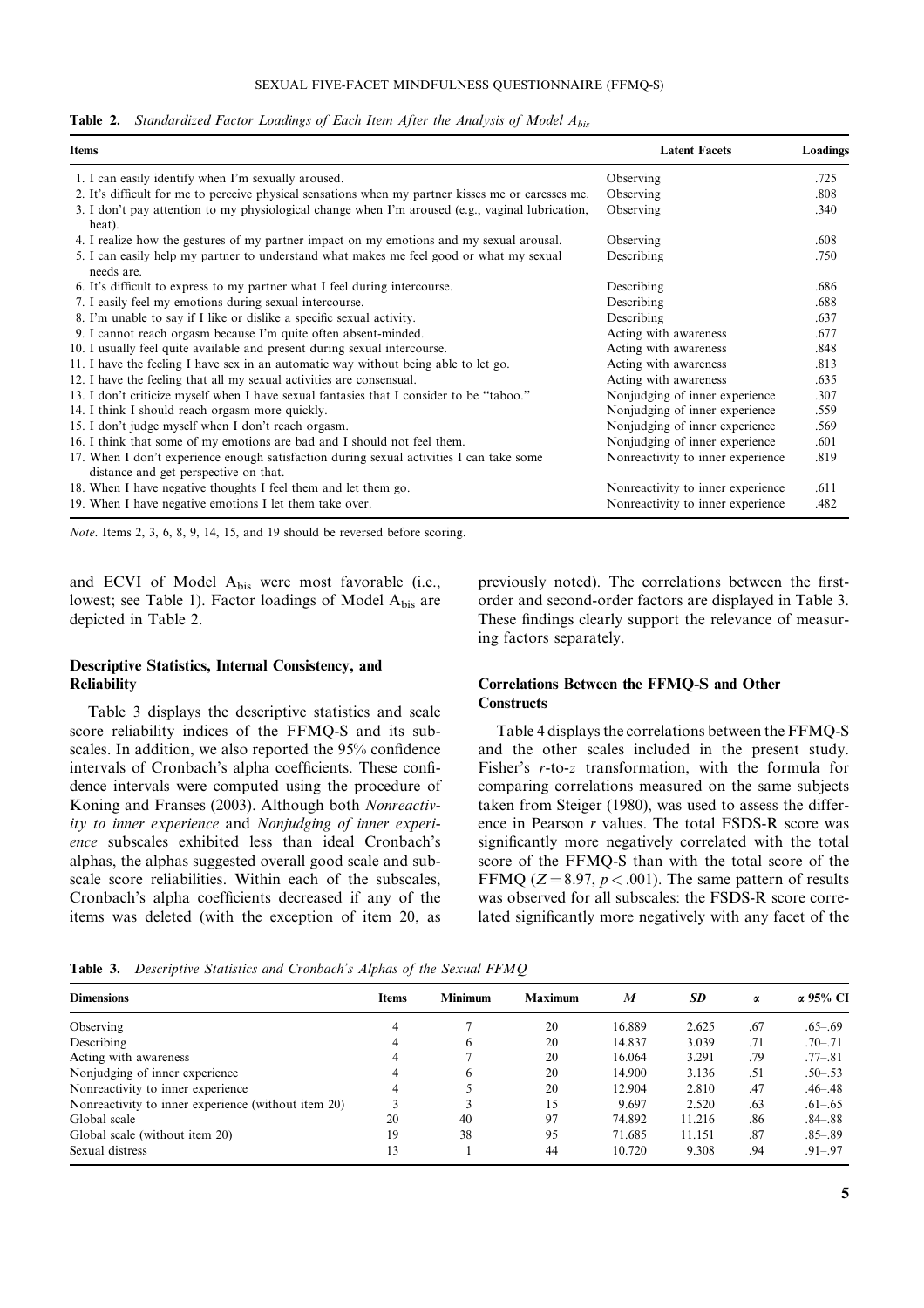| <b>Facets</b> | Act-S  | Nonjudging-S | <b>NonReact-S</b> | <b>FFMO-S</b>            | Obs     | <b>Describ</b> | Act    | Nonjudging | <b>NonReact</b> | <b>FFMO</b> | <b>FSDS-R</b> |
|---------------|--------|--------------|-------------------|--------------------------|---------|----------------|--------|------------|-----------------|-------------|---------------|
| $Obs-S$       | $.59*$ | $.37*$       | $.64*$            | $.73*$                   | $.21*$  | $.24*$         | $.35*$ | $.31*$     | .13             | $40*$       | $-.47*$       |
| Describ-S     | $.67*$ | $.43*$       | $.36*$            | $.80*$                   | $.15*$  | $.33*$         | $.31*$ | $.27*$     | $.17*$          | $.40*$      | $-.61*$       |
| $Act-S$       | _      | $.50*$       | $.52*$            | $.85*$                   | $.18*$  | $.27*$         | $.41*$ | $.31*$     | $.15*$          | $43*$       | $-.69*$       |
| Nonjudging-S  |        | $-$          | $.52*$            | $.75*$                   | $.24*$  | $.27*$         | $.21*$ | $.43*$     | $.19*$          | $.43*$      | $-.47$        |
| NonReact-S    |        |              | _                 | $.66*$                   | $.15*$  | $.18*$         | $.24*$ | $.41*$     | $.45*$          | $.43*$      | $-.47*$       |
| <b>FFMO-S</b> |        |              |                   | $\overline{\phantom{a}}$ | $.24*$  | $.34*$         | $.40*$ | $.45*$     | $.28*$          | $.55*$      | $-.72*$       |
| <b>FSDS-R</b> |        |              |                   |                          | $-.03*$ | $-.21*$        | $.34*$ | $-.33*$    | $-.15$          | $-.34*$     |               |

Table 4. Correlations Between the First-Order Factors, the Second-Order Factors, and Other Psychological Constructs

Note. Obs-S = Observing facet of FFMQ-S; Describ-S = Describing facet of FFMQ-S; Act-S = Acting facet of FFMQ-S; Nonjudging-S = Nonjudging facet of FFMQ-S; NonReact-S = Nonreactivity facet of FFMQ-S; FFMQ-S = total score of FFMQ-S; Obs = Observing facet of original FFMQ; Describ = Describing facet of FFMQ; Act = Acting facet of FFMQ; NonReact = Nonreactivity facet of FFMQ; Nonjudging = Nonjudging facet of  $FFMO$ ;  $FSDS-R = Female$  Sexual Distress Scale–Revised.

All correlations were significant at  $p < .05$ . Correlations that were significant at  $p < .01$  are denoted with an asterisk (\*).

FFMQ-S than with any facet of the original version of the FFMO (all  $ps < .05$ ). Moreover, to control the potential overlap in content between the two versions of the FFMQ, we also computed the correlation between each facet of the FFMQ-S and the total FSDS-R score, while controlling for the corresponding facet on the original version of the FFMQ. We found that all the correlations remained significant at  $p < .01$ [for FFMQ-S total score,  $r(251) = -.67$ ; for Sexual observing,  $r(251) = -.47$ ; for Sexual describing,  $r(251) =$  $-.59$ ; for Sexual acting with awareness, r (251) =  $-.64$ ; for Sexual nonjudging of inner experience, r  $(251) =$  $-.39$ ; for Sexual nonreactivity to inner experience,  $r(251) = -.45$ . All together, these findings clearly support the relevance of developing a version of the FFMQ tailored for sexual functioning.

Regarding the facets of the FFMQ-S, both the Describing and Acting with awareness facets were significantly more negatively correlated with the FSDS-R score than any other facet of the FFMQ-S (all  $ps < .05$ ). Furthermore, the Acting with awareness facet of the FFMQ-S correlated significantly more negatively with the FSDS-R score than with the *Describing* facet of the FFMO-S  $(Z = 2.00, p < .05)$ . These findings clearly support the relevance of measuring factors separately.

#### **Discussion**

The main goal of the present study was to answer two major questions: Does the five-factor structure proposed by previous research (e.g., Baer et al., 2008) best capture the covariance of the items of the FFMQ-S? Compared to the facets of the original version of the FFMQ, are those of the FFMQ-S significantly more negatively correlated with sexual distress among women?

Regarding the factor structure, we investigated whether the five-factor structure found by previous researchers on the FFMQ could be replicated in a sexual adaptation of the scale. Confirmatory factor analyses revealed a five-factor solution including Observing (attending to or noticing internal and external stimuli during sex, such as sensations, emotions, cognitions, sights, sounds, and smells), *Describing* (noting or mentally labeling these stimuli with words), Acting with awareness (attending to one's current sexual actions, as opposed to behaving automatically or absentmindedly), Nonjudging of inner experience (refraining from evaluation of one's sensations, cognitions, and emotions during sex), and Nonreactivity to inner experience (allowing thoughts and feelings to come and go during sex, without attention getting caught up in them). These firstorder factors clearly replicate the structure found by previous studies (e.g., Baer et al., 2006; Baer et al., 2008) and extend it to mindfulness skills in sexual functioning. It should be noted that although the hierarchical model with the five facets as latent variables and mindfulness as a second-order factor also exhibited very good fit indices, the present data suggest that a model including only the five facets as latent variables—and thus with no overarching mindfulness construct—fit best. Nevertheless, although they tended to be of moderate strength, good score reliabilities were observed, especially for the global scale. Both these findings suggest that there is good reason to interpret scale and subscale scores of the FFMQ-S according to the scoring of the original FFMQ. To score the FFMQ, the items of each subscale (Observing, Describing, Acting with awareness, Nonjudging of inner experience, and Nonreactivity to inner experience) are summed together. These subscale scores are then added together to obtain a global mindfulness score.

Regarding the score scale and subscales reliabilities, it should be noted that both Nonjudging of inner experience and Nonreactivity to inner experience (without item 20) of the FFMQ-S exhibit less than ideal Cronbach's alphas (.51 and .63, respectively). It is possible that the wide range of and lack of specificity in the situations evoked in this measure may have negatively affected the intercorrelations of these items, resulting in a decrease in Cronbach's alphas. Future studies should examine whether the inclusion of more specific situationbased items overcomes this limitation.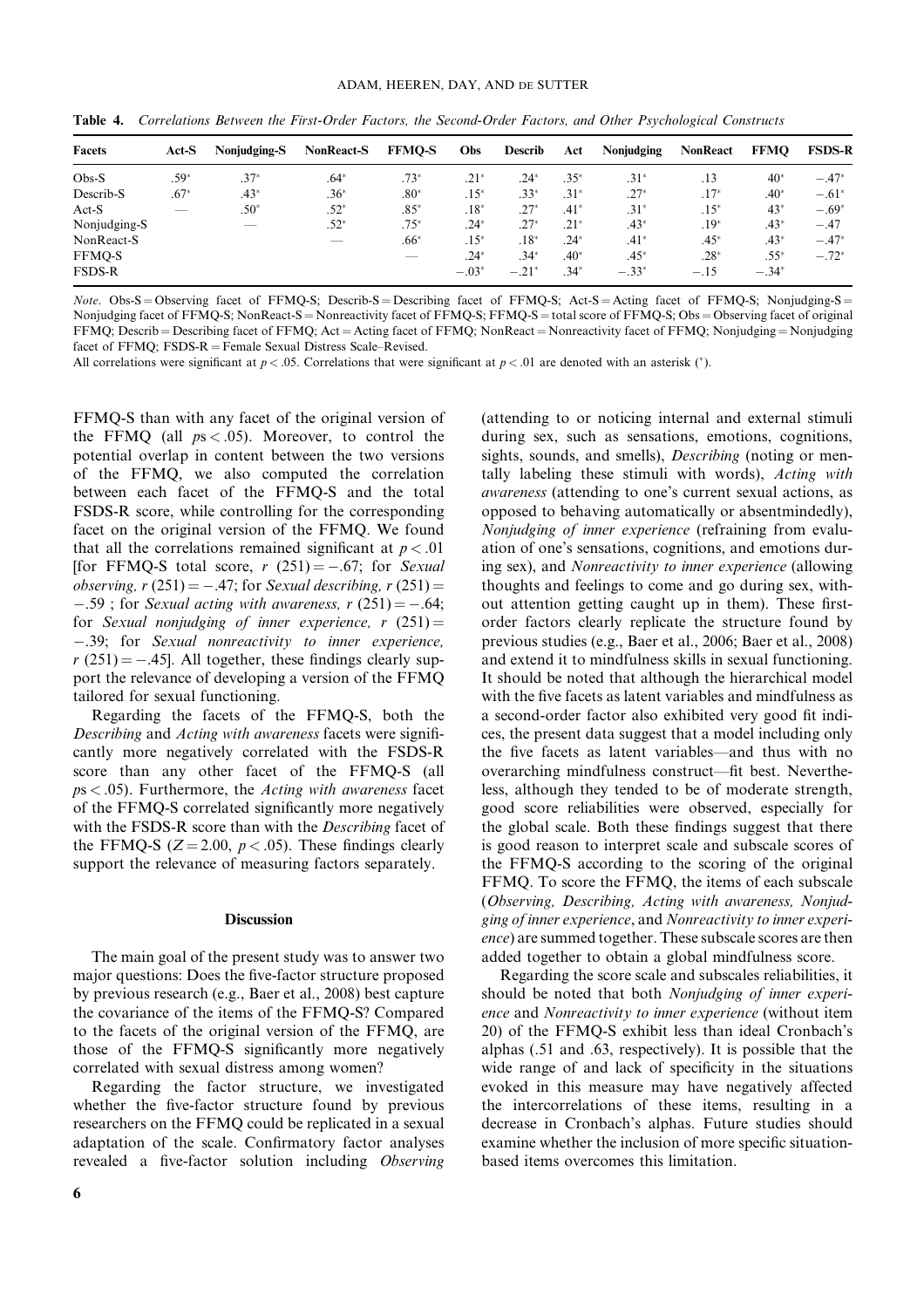With respect to convergent validity, we found that the FFMQ-S score was significantly more negatively correlated with the total sexual distress score than with the total score of the original version of the FFMQ. Similarly, each facet of the FFMQ-S was significantly more negatively correlated with sexual distress than with the corresponding facet on the original FFMQ. This suggests that the FFMQ-S taps skills that are more related to the sexual distress among women than does the FFMQ, which clearly supports the relevance of developing a version of the FFMQ tailored for sexual functioning. Moreover, at an applied level, the present findings suggest that the global score of the FFMQ-S would be more useful in clinical practice than the scores on the individual facets. Indeed, the global score showed better psychometric properties (e.g., Cronbach's alpha) and exhibited a significantly stronger correlation with sexual distress compared to the subscales.

Of the subscales of the FFMQ-S, the facets Describing and Acting with awareness were significantly more negatively correlated with sexual distress than were any of the other facets. In addition, Acting with awareness correlated significantly more negatively with sexual distress than Describing. These differential relationships with outcome measures support the relevance of measuring facets separately. The Describing facet's strong negative association with sexual distress suggests that noting or mentally labeling emotions, cognitions, and sensations during sexual activities might be related to decreased sexual distress. This result is consistent with neuroscience findings demonstrating that the conscious labeling of affect modulates the brain's responses to emotional stimuli (e.g., Lieberman et al., 2007), as well as with other studies that show describing the details of an emotional experience reduces general psychological distress (e.g., Vrielynck, Philippot, & Rime´, 2010).

Despite the behavioral features of the items of the Acting with awareness facet, the general tendency to be focused on one's bodily sensations during sex evoked by these items may explain its strong association with self-reported sexual distress. Indeed, previous research has found that a lack of focus on sensations during sex may make individuals more vulnerable to the development and maintenance of sexual dysfunctions (e.g., for a review, see Géonet et al., 2013). Previous psychological interventions aimed at reducing female sexual dysfunction target constructs that are very similar to the Acting with awareness facet. For instance, sensate focus, introduced by Masters and Johnson (1970), shares strong similarities with the Acting with awareness construct as depicted in the FFMQ-S. In this practice, patients are encouraged to focus on the sensations they experience during sex, rather than seeing orgasm as the sole goal of sex. It is thus not surprising that this facet exhibits the strongest negative association with selfreported sexual distress.

At a clinical level, by offering the first adaptation of a mindfulness scale to measure women's sexual functioning, future clinical MBI studies among women suffering from sexual difficulties will now be able to explore how such treatment may work. Indeed, recent studies have suggested that MBIs may be particularly suitable for addressing sexual difficulties in women (e.g., Brotto et al., 2012). Hence, for the mechanisms behind the efficacy of MBIs to be identified, a reliable instrument that captures the process of interest, such as the FFMQ-S, will be of great use in future studies.

Moreover, even if the present results suggest that the global score of the FFMQ-S exhibits better psychometric properties, the five facets of this measure appear to be statistically related to distinct processes underlying a more global mindfulness skill. Hence, it would be highly relevant to explore how these facets change as a result of MBIs and whether they are differentially related to treatment outcomes. Future studies should also explore whether different sexual dysfunctions differ on their facet scores, resulting in different profiles of mindfulness facets as a function of the sexual dysfunction. At the therapeutic level, this rationale underlines the need to develop treatments that are focused on the specific facets causing problems for patients. Indeed, several effective MBI programs have been recently proposed for women suffering from sexual dysfunction (e.g., Brotto et al., 2012). Nevertheless, these programs propose only a global mindfulness training intervention. In view of the present perspective, these interventions should be adapted to focus treatment on the problematic facet, as improving the preserved ones appears to be of little utility.

The present study suffers from several limitations. First, our sample comprised only nonclinical participants. Future studies should assess the structural validity of FFMQ-S among a clinical sample of women suffering from hypoactive sexual desire disorder and orgasmic disorder. Second, we assessed the construct validity only with self-report measures. Future studies should examine the correlation between this scale and behavioral as well as psychophysiological (e.g., skin conductance, vaginal dilation, hormonal release) responses to stimuli such as erotic films. Third, we did not assess the test-retest reliability of the scale, thereby limiting its use in clinical research applications. Indeed, when assessing change in pharmacological and psychotherapeutic treatments, some researchers recommend weighting each individual clinical change by the test-retest reliability (e.g., Jacobson & Truax, 1991; Heeren, Maurage, et al., 2012). This approach ensures that the clinical changes observed reflect more than the simple fluctuation of an imprecise measuring instrument. Fourth, none of the models reported in Table 1 appear to provide an optimal fit. Specifically, the CFI values were below .90. However, the CFI depends in large part on the average size of the correlations in the data. If the average correlation between variables is not high, then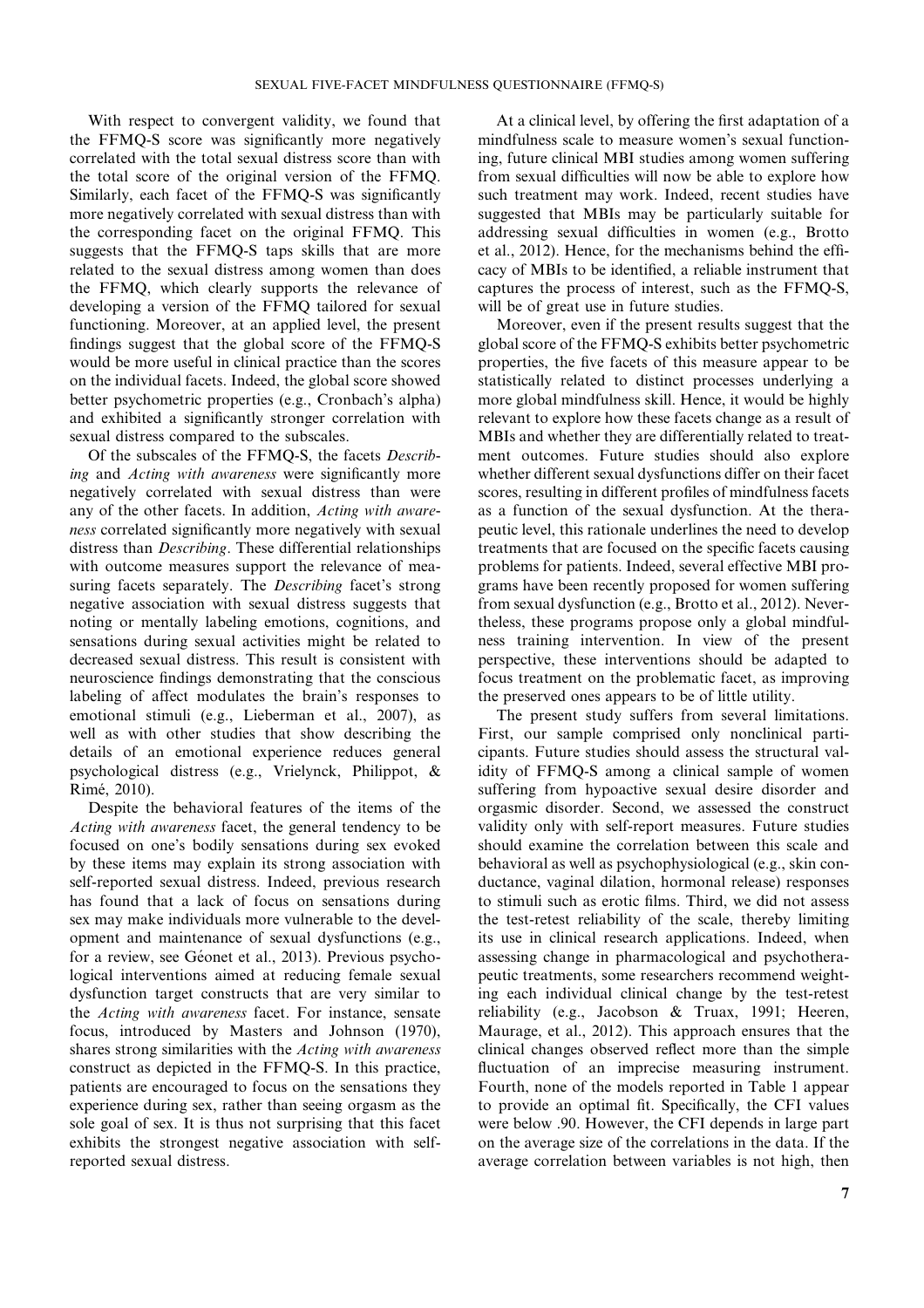the CFI will not be very high. Fifth, some of the factor loadings reported in Table 2 were very high. We cannot eliminate the possibility that overextraction may be an issue. However, as observed by Frazier and Youngstrom (2007), although CFI and  $\chi^2$  may lead to overextraction, AIC and RMSEA are more useful to derived factor structures examined with confirmatory factor analyses. To more adequately measure additional factors and thus structural validity, researchers may increase the length of the scale by including additional items. In that way, our scale development strategy was less than ideal, as we did not adapt all items of the FFMQ to sexual functioning. Instead, our scale was composed of items which were either adapted from the original FFMQ or which were a result of combining two or more items. Hence, future studies may increase the length of the scale by merely adapting all of the original FFMQ to sexual functioning. Furthermore, to best approach the construct validity of each factor, the use of multitraitmultimethod matrix strategies might be useful (Campbell & Fiske, 1959). Future studies should investigate this question.

In conclusion, this preliminary adaptation of the FFMQ to measure women's sexual functioning provides a valid measure of patients' sexual mindfulness skills for French-speaking clinicians as well for as researchers. Regarding its structural validity, confirmatory factor analyses replicated the previous model, suggesting a five-factor solution. These facets include the skills of Observing (attending to or noticing internal and external stimuli during sex, such as sensations, emotions, cognitions, sights, sounds, and smells), Describing (noting or mentally labeling these stimuli with words), Acting with awareness (attending to one's current sexual actions, as opposed to behaving automatically or absent-mindedly), Nonjudging of inner experience (refraining from evaluation of one's sensations, cognitions, and emotions during sex), and Nonreactivity to inner experience (allowing thoughts and feelings to come and go during sex, without attention getting caught up in them) as separate factors. Furthermore, it correlates with other constructs, such as sexual distress, in the expected directions. These findings have critical clinical consequences for the evaluation of sex-related mindfulness skills before and after the use of MBIs in the treatment of female sexual dysfunction.

### Funding

Alexandre Heeren (postdoctoral research fellow) is funded by the Belgian Fund for Scientific Research (F.R.S.-FNRS, Belgium). The writing of this article was also supported by the Bourse d'Excellence Scientifique de la Fédération Wallonie-Bruxelles-International (awarded to Alexandre Heeren). However, these funds did not exert any editorial direction or censorship on any part of this article.

#### References

- Akaike, H. (1987). Factor analysis and AIC. Psychometrika, 52, 317–332.
- Arbuckle, J. L. (2007). Amos 16.0 users guide. Spring House, PA: Amos Development.
- Baer, R. A. (2003). Mindfulness training as a clinical intervention: A conceptual and empirical review. Clinical Psychology: Science and Practice, 11, 230–241.
- Baer, R. A., Smith, G. T., & Allen, K. B. (2004). Assessment of mindfulness by self-report: The Kentucky Inventory of Mindfulness Skills. Assessment, 11, 191–206.
- Baer, R. A., Smith, G. T., Hopkins, J., Krietemeyer, J., & Toney, L. (2006). Using self-report assessment methods to explore facets of mindfulness. Assessment, 13, 27–45.
- Baer, R. A., Smith, G. T., Lykins, E, Button, D., Krietemeyer, J., Sauer, S., Walsh, E., Duggan, D., & Williams, J. M.G. (2008). Construct validity of the five facets mindfulness questionnaire in meditating and nonmeditating samples. Assessment, 15, 329–342.
- Bentler, P. M. (1990). Comparative fit indices in structural models. Psychological Bulletin, 107, 238–256.
- Berry, M. D., & Berry, P. D. (2013). Contemporary treatment of sexual dysfunction: Reexamining the biopsychosocial model. Journal of Sexual Medicine, 10(11), 2627–2643.
- Blunch, N. J. (2008). Introduction to structural equation modeling using SPSS and AMOS. London, UK: Sage.
- Bollen, K. A. (1989). Structural equations with latent variables. New York, NY: Wiley.
- Brotto, L. A., Basson, R., & Luria, M. (2008). A mindfulness-based group psychoeducational intervention targeting sexual arousal disorder in women. Journal of Sexual Medicine, 5, 1646–1659.
- Brotto, L. A., Erskine, Y., Carey, M., Ehlen, T., Finlayson, S., Haywood, M., ... Miller, D. (2012). A brief mindfulness-based cognitive behavioral intervention improves sexual functioning versus wait-list control in women treated for gynecologic cancer. Gynecologic Oncology, 125, 320–325.
- Brotto, L. A., & Heiman, J. R. (2007). Mindfulness in sex therapy: Application for women with sexual difficulties following gynaecologic cancer. Leading comment. Sexual and Relationship Therapy, 22, 3–11.
- Brown, K. W., & Ryan, R. M. (2003). The benefits of being present: Mindfulness and its role in psychological well-being. Journal of Personality and Social Psychology, 84, 822–848.
- Browne, M. W., & Cudeck, R. (1989). Single sample cross-validation indices for covariance structures. Multivariate Behavioral Research, 24, 445–455.
- Browne, M. W., & Cudeck, R. (1993). Alternative ways of assessing model fit. In K. A. Bollen & J. S. Long (Eds.), Testing structural equation models (pp. 136–162). Newbury Park, CA: Sage.
- Buchheld, N., Grossman, P., & Walach, H. (2001). Measuring mindfulness in insight meditation (Vipassana) and meditation-based psychotherapy: The development of the Freiburg Mindfulness Inventory (FMI). Journal for Meditation and Meditation Research, 1, 11–34.
- Byrne, B. M. (1994). Structural equation modeling with EOS and EOS/ Windows. Thousand Oaks, CA: Sage.
- Campbell, D. T., & Fiske, D. W. (1959). Convergent and discriminant validation by the mulitrait-multimethod matrix. Psychological Bulletin, 56, 81–105.
- Christensen, L., & Mendoza, J. L. (1986). A method assessing change in a single-subject: An alteration of the RC index. Behavior Therapy, 12, 295–307.
- Cole, D. A. (1987). Utility of confirmatory factor analysis in test validation research. Journal of Consulting and Clinical Psychology, 55, 584–594.
- Deng, Y.-Q., Liu, X.-H., Rodriguez, M. A., & Xia, C.-Y. (2011). The Five Facet Mindfulness Questionnaire: Psychometric properties of the Chinese version. Mindfulness, 2, 123–128.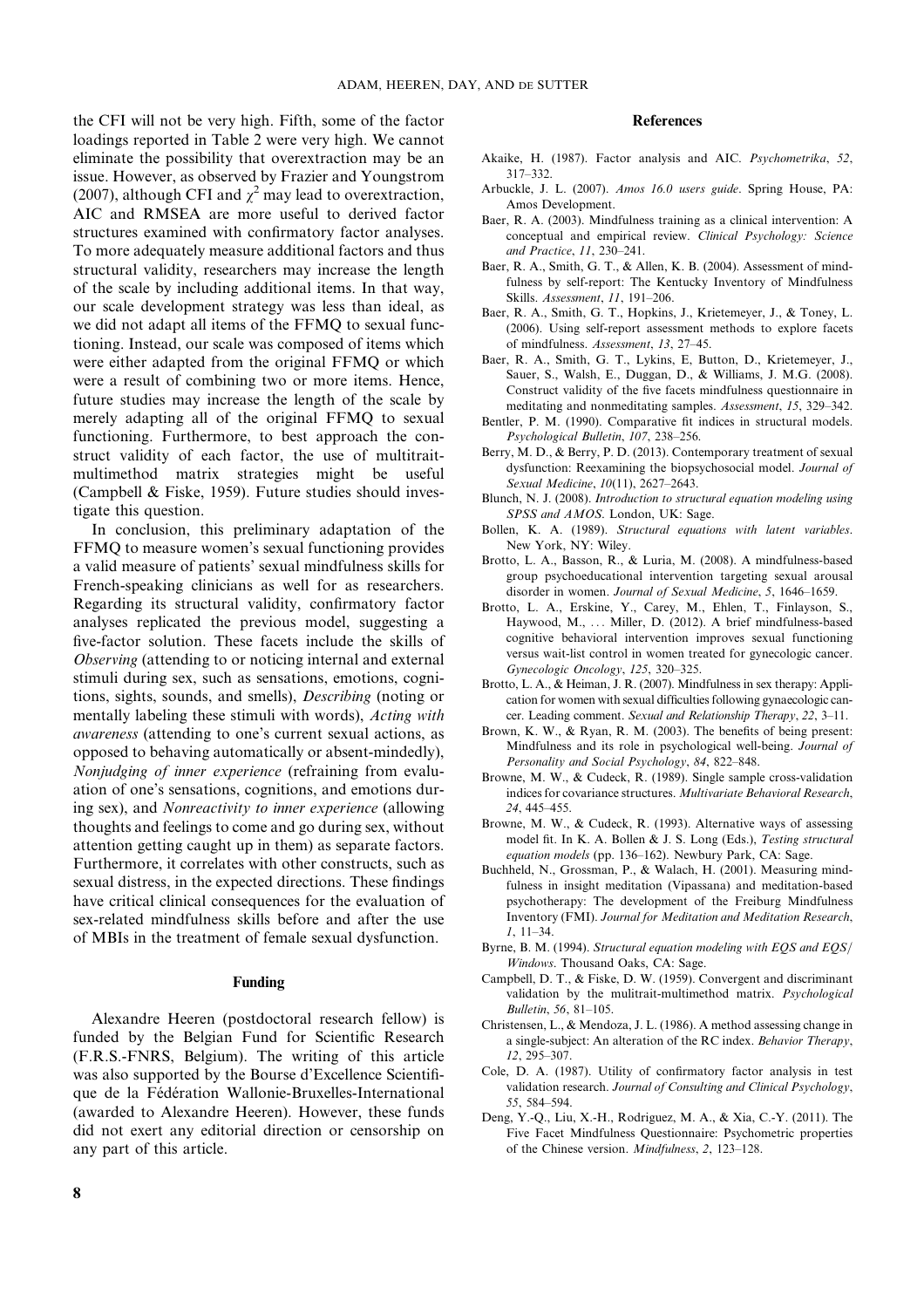- Derogatis, L. R., Rosen, R., Leiblum, S., Burnett, A., & Heiman, J. (2002). The Female Sexual Distress Scale (FSDS): Initial validation of a standardized scale for assessment of sexuality related personal distress in women. Journal of Sexual and Marital Therapy, 28, 317–330.
- Frazier, T. W., & Youngstrom, E. A. (2007). Historical increase in the number of factors measured by commercial tests of cognitive ability: Are we overfactoring? Intelligence, 35, 169–182.
- Frühauf, S., Gerger, H., Schmidt, H. M., Munder, T., & Barth, J. (2013). Sexual dysfunction: A systematic review and metaanalysis. Archives of Sexual Behavior, 42(6), 915–933.
- Géonet, M., De Sutter, P., & Zech, E. (2013). Cognitive factors in women hypoactive sexual desire disorder. Sexologies, 22, 10–18.
- Grossman, P., Niemann, L., Schmidt, S., & Walach, H. (2004). Mindfulness-based stress reduction and health benefits: A metaanalysis. Journal of Psychosomatic Research, 57, 35–43.
- Hambleton, R. K., Merenda, P., & Spielberger, C. (2004). Adapting educational and psychological tests for cross-cultural assessment. Hillsdale, NJ: Erlbaum.
- Heeren, A., Douilliez, C., Peschard, V., Debrauwere, L., & Philippot, P. (2011). Cross-cultural consistency of the Five-Facet Mindfulness Questionnaire: Adaptation and validation in a French sample. European Review of Applied Psychology/Revue Européenne de Psychologie Appliquée, 61, 147-151.
- Heeren, A., Maurage, P., Rossignol, M., Vanhaelen, M., Peschard, V., Eeckhout, C., & Philippot, P. (2012). The self-report version of the Liebowitz Social Anxiety Scale: Psychometric properties of the French version. Canadian Journal of Behavioural Science, 44, 99–107.
- Heeren, A., & Philippot, P. (2011). Changes in ruminative thinking mediate the clinical benefits of mindfulness: Preliminary findings. Mindfulness, 2, 8–13.
- Heeren, A., Reese, H. E., McNally, R. J., & Philippot, P. (2012). Attention training toward and away from threat in social phobia: Effects on subjective, behavioural, and physiological measures of anxiety. Behaviour Research and Therapy, 50, 30–39.
- Heeren, A., Van Broeck, N., & Philippot, P. (2009). The effects of mindfulness on executive processes and autobiographical memory specificity. Behaviour Research and Therapy, 47, 403-409.
- Hoyle, R. H., & Panter, A. T. (1995). Writing about structural equation models. In R. H. Hoyle (Ed.), Structural equation modeling: Concepts, issues, and applications (pp. 158–176). Thousand Oaks, CA: Sage.
- Hu, L. T., & Bentler, P. (1998). Fit indices in covariance structure modelling: Sensitivity to underparametrized model misspecification. Psychological Methods, 3, 424–453.
- Hu, L. T., & Bentler, P. (1999). Cutoff criteria for fit indices in covariance structure analysis: Conventional criteria versus new alternatives. Structural Equation Modeling: A Multidisciplinary Journal, 6, 1–55.
- Jacobson, N. S., & Truax, P. (1991). Clinical significance: A statistical approach to defining meaningful change in psychotherapy research. Journal of Consulting and Clinical Psychology, 59, 12–19.
- Jöreskog, K. C., & Sörbom, D. (1984). LISREL 7: A guide to programs and applications (3rd ed.). Chicago, IL: SPSS.
- Kabat-Zinn, J. (1990). Full catastrophe living: Using the wisdom of your body and mind to face stress, pain, and illness. New York, NY: Delacorte.
- Khoury, B., Lecomte, T., Fortin, G., Masse, M., Therien, P., Bouchard, V., ... Hofmann, S. G. (2013). Mindfulness-based therapy: A comprehensive meta-analysis. Clinical Psychology Review, 33, 763–771.
- Kingston, T., Dooley, B., Bates, A., Lawlor, E., & Malone, K. (2007). Mindfulness-based cognitive therapy for residual depressive symptoms. Psychology and Psychotherapy-Theory, Research and Practice, 80, 193–203.
- Kline, R. B. (2005). Principles and practices of structural equation modelling. New York, NY: Guilford Press.
- Koning, A. J., & Franses, P. H. (2003). Confidence intervals for Cronbach's coefficient alpha values [Technical report]. Rotterdam, The Netherlands: Erasmus Research Institute of Management.
- Krapf, J. M., & Simon, J. A. (2009). The role of testosterone in the management of hypoactive sexual desire disorder in postmenopausal women. Maturitas, 63, 213–219.
- Lieberman, M. D., Eisenberg, N. I., Crockett, M. J., Tom, S. M., Pfeifer, J. H., & Way, B. M. (2007). Putting feelings into words: Affect labelling disrupts amygdala activity to affective stimuli. Psychological Science, 18, 421–428.
- MacLeod, C., Koster, E. H. W., & Fox, E. (2009). Whither cognitive bias modification research? Commentary on the special section articles. Journal of Abnormal Psychology, 118, 89–99.
- Marsh, H. W., Balla, J. R., & McDonald, R. P. (1988). Goodness-of-fit indices in confirmatory factor analysis: The effects of sample size. Psychological Bulletin, 102, 391–410.
- Masters, W. H., & Johnson, V. E. (1970). Human sexual inadequacy. Toronto, Canada: Bantam.
- Ramel, W., Goldin, P. R., Carmona, P. E., & McQuaid, J. R. (2004). The effects of mindfulness meditation on cognitive processes and affect in patients with past depression. Cognitive Therapy and Research, 28, 433–455.
- Romanelli, R., & di Berardino, C. (2010, October). The Five-Facet Mindfulness Questionnaire: Research on an Italian sample. In C. di Berardino, ''Mindfulness: An Instrument for Different Psychopathologies,'' symposium organized at the 40th Annual Congress of the European Association for Behavioural and Cognitive Therapies, Milan, Italy.
- Schweizer, K. (2010). Some guidelines concerning the modelling of traits and abilities in test construction. European Journal of Psychological Assessment, 26, 1–2.
- Steiger, J. H. (1980). Tests for comparing elements of a correlation matrix. Psychological Bulletin, 87, 245–251.
- van der Made, F., Bloemers, J., Yassem, W. E., Kleiverda, G., Everaert, W., Van Ham, D., ... Tuiten, A. (2009). The influence of testosterone combined with a PDE5-inhibitor on cognitive, affective, and physiological sexual functioning in women suffering from sexual dysfunction. Journal of Sexual Medicine, 6(3), 777–790.
- Vrielynck, N., Philippot, P., & Rimé, B. (2010). Level of processing modulates benefits of writing about stressful events: Comparing generic and specific recall. Cognition and Emotion, 24, 1117–1132.
- Wheaton, B., Muthén, B., Alwin, D. F., & Summers, G. F. (1977). Assessing reliability and stability in panel models. In D. R. Heise (Ed.), Sociological methodology (Vol. 8, pp. 84–136). San Francisco, CA: Jossey-Bass.